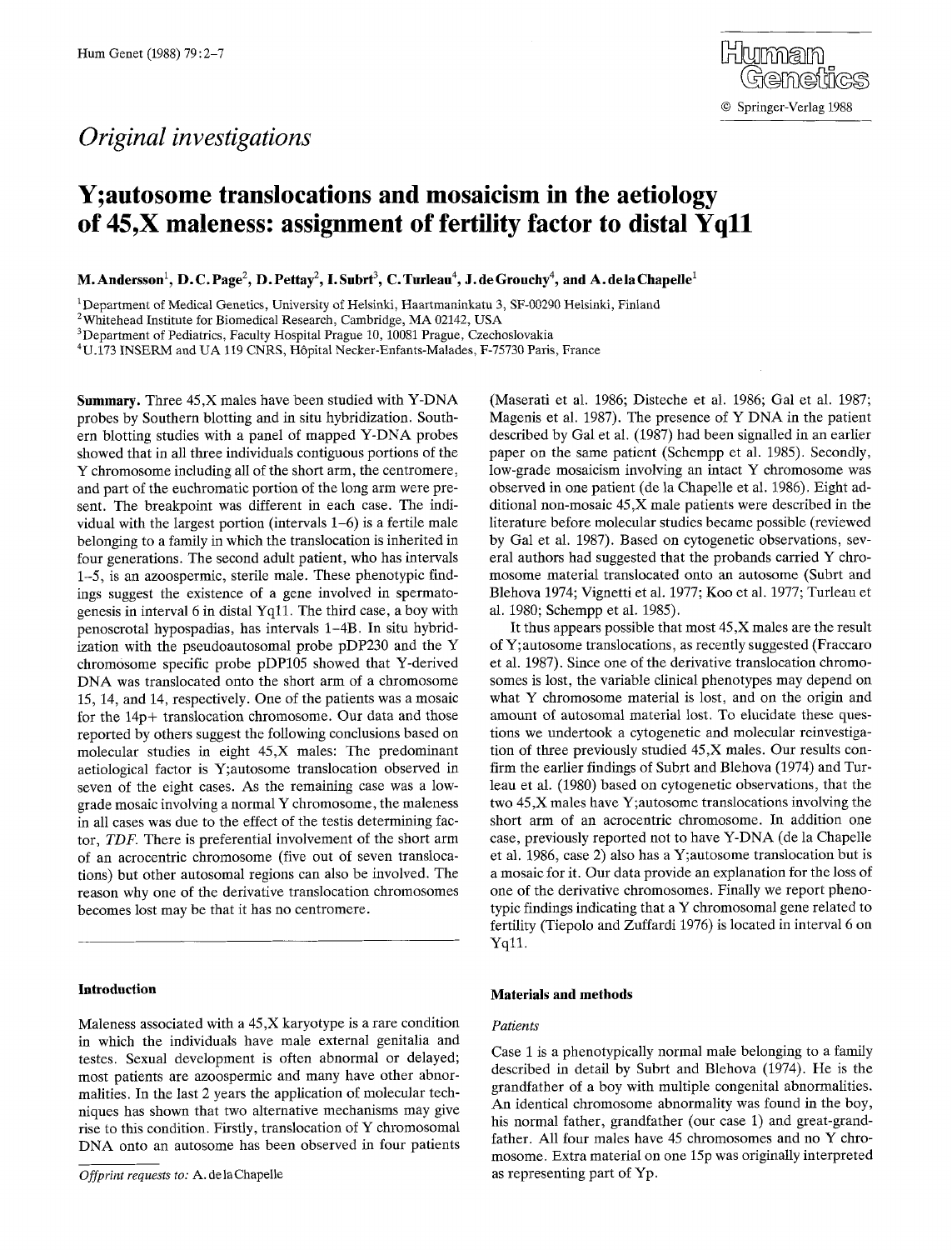Table 1. Southern hybridization of Y-DNA probes on lymphocyte DNA

| Inter-<br>val <sup>a</sup> | DNA probe used |        |                              |                                        | Presence $(+)$ or absence $(-)$ of Y-specific restriction fragments |        |        |                        |                        |                 |                   |
|----------------------------|----------------|--------|------------------------------|----------------------------------------|---------------------------------------------------------------------|--------|--------|------------------------|------------------------|-----------------|-------------------|
|                            | Probe/locus    | Enzyme | String-<br>ency <sup>b</sup> | Reference                              | Case 1                                                              | Case 2 | Case 3 | Father<br>of<br>case 3 | Mother<br>of<br>case 3 | Normal<br>males | Normal<br>females |
| 1                          | pDP132         | TaqI   | H                            | D.C.Page,<br>unpublished               | $+$                                                                 | $+$    | $+$    | $^{+}$                 |                        | $\mathrm{+}$    |                   |
| $\overline{2}$             | pDP61          | TaqI   | H                            | D.C. Page,<br>unpublished <sup>c</sup> | $+$                                                                 | $^{+}$ | $+$    | $+$                    |                        | $+$             |                   |
| 3                          | $50f2/A$ , B   | EcoRI  | M                            | Guellaen et al.<br>1984                | $^{+}$                                                              | $+$    | $^{+}$ | $+$                    |                        | $^{+}$          |                   |
| 3                          | pDP105/A       | TaqI   | M                            | D.C. Page,<br>unpublished              | $+$                                                                 | $+$    | $+$    | $+$                    |                        | $^{+}$          |                   |
| 4A                         | pDP34          | TaqI   | H                            | Page et al.<br>1984                    | $\qquad \qquad +$                                                   | $+$    | $+$    | $^{+}$                 |                        | $^{+}$          |                   |
| 4B                         | pDP97          | EcoRI  | H                            | D.C. Page,<br>unpublished <sup>d</sup> | $+$                                                                 | $+$    | $+$    | $+$                    |                        | $+$             |                   |
| 4B                         | 50f2/D         | EcoRI  | M                            | Guellaen et al.<br>1984                | $+$                                                                 | $^{+}$ | $+$    | $+$                    |                        | $+$             |                   |
| 5                          | 12f            | TaqI   | H                            | Bishop et al.<br>1984                  | $+$                                                                 | $+$    |        | $+$                    |                        | $+$             |                   |
| 6                          | 50f2/C,E       | EcoRI  | M                            | Guellaen et al.<br>1984                | $+$                                                                 |        |        | $^{+}$                 |                        | $^{+}$          |                   |
| 6                          | pDP105/B       | TaqI   | M                            | D.C. Page,<br>unpublished              | $+$                                                                 |        |        | $+$                    |                        | $^{+}$          |                   |
| 7                          | pY431-HinfA    | TaqI   | $\mathbf M$                  | K. Smith,<br>unpublished               |                                                                     |        |        | $^{+}$                 |                        | $^{+}$          |                   |

a Vergnaud et al. 1986; Page 1986

<sup>b</sup> H, High stringency (hybridization at 47°C, wash at 65°C); M, medium stringency (hybridization at 42°C, wash at 55°C)

c Probe derived from plasmid 115 (Geldwerth et al. 1985)

d Probe derived from cosmid Y97 (Wolfe et al. 1985)

Case 2 is an azoospermic male described in detail by Turleau et al. (1980). The parents were cytogenetically normal. Based on extensive cytogenetic analysis Turleau et al. (1980) concluded that euchromatic Y chromosome material was translocated onto one chromosome 14p in the patient.

Case 3 is a 14-year-old boy who was born with penoscrotal hypospadias (de la Chapelle et al. 1986, case 2). His psychomotor development is slightly retarded. Lymphocytes and fibroblasts from this patient were extensively studied cytogenetically, and the karyotype was judged to be 45,X without evidence of translocation. Moreover, molecular studies involving Southern blotting with several single copy and two repetitive Y chromosomal DNA probes produced no evidence of Y chromosome derived DNA (de la Chapelle et al. 1986).

# *Southern blotting*

DNA was extracted from blood lymphocytes, lymphoblastoid cells or cultured skin fibroblast cells by published methods (Kunkel et al. 1977). Restriction enzyme digestion, electrophoresis, transfer and hybridization of DNA were performed as previously described (Page and de la Chapelle 1984).

#### *In situ hybridization*

The metaphases for in situ hybridization experiments were obtained from phytohaemagglutinin-stimulated 3-day cultures of whole blood or from Epstein Barr virus transformed lymphoblastoid cell cultures. In situ hybridizations with <sup>3</sup>H-labelled probes were carried out as described previously (Andersson et

al. 1986). Probes were labelled to specific activities of  $1.5 \times$  $10^7$  cpm/ $\mu$ g (pDP230) and  $9 \times 10^6$  cpm/ $\mu$ g (pDP105) and used at concentrations of 20-50 ng/ml. Slides were developed after 4-16 days of exposure and metaphases were stained with 0.25% Wright's stain and photographed. To obtain better banding of chromosomes the slides were destained by immersing them in a series consisting of 95% ethanol, then 95% ethanol, 1% HC1, and finally methanol. They were then treated with 0.03% trypsin in 0.012% EDTA-Hanks solution for 2–4 min (Popescu et al. 1985) and restained for G-bands with Wright's stain.

# *DNA probes*

DNA probes detecting Y-specific restriction fragments used in Southern blotting experiments are listed in Table 1. Probe pDP230 (DXYS20) (Page et al. 1987b) detects homologous pseudoautosomal sequences on Yp and Xp in normal human males. Probe pDP105 (DYZ4) (D. C. Page, unpublished) defines multiple Y-specific loci, one on Yp (interval 3) and one on Yq (interval 6) in normal males.

# **Results**

#### *Cytogenetic studies*

As described in detail previously, extra chromosome material occurred on one 15p in case 1 (Subrt and Blehova 1974) and on one 14p in patient 2 (Turleau et al. 1980). Re-investigation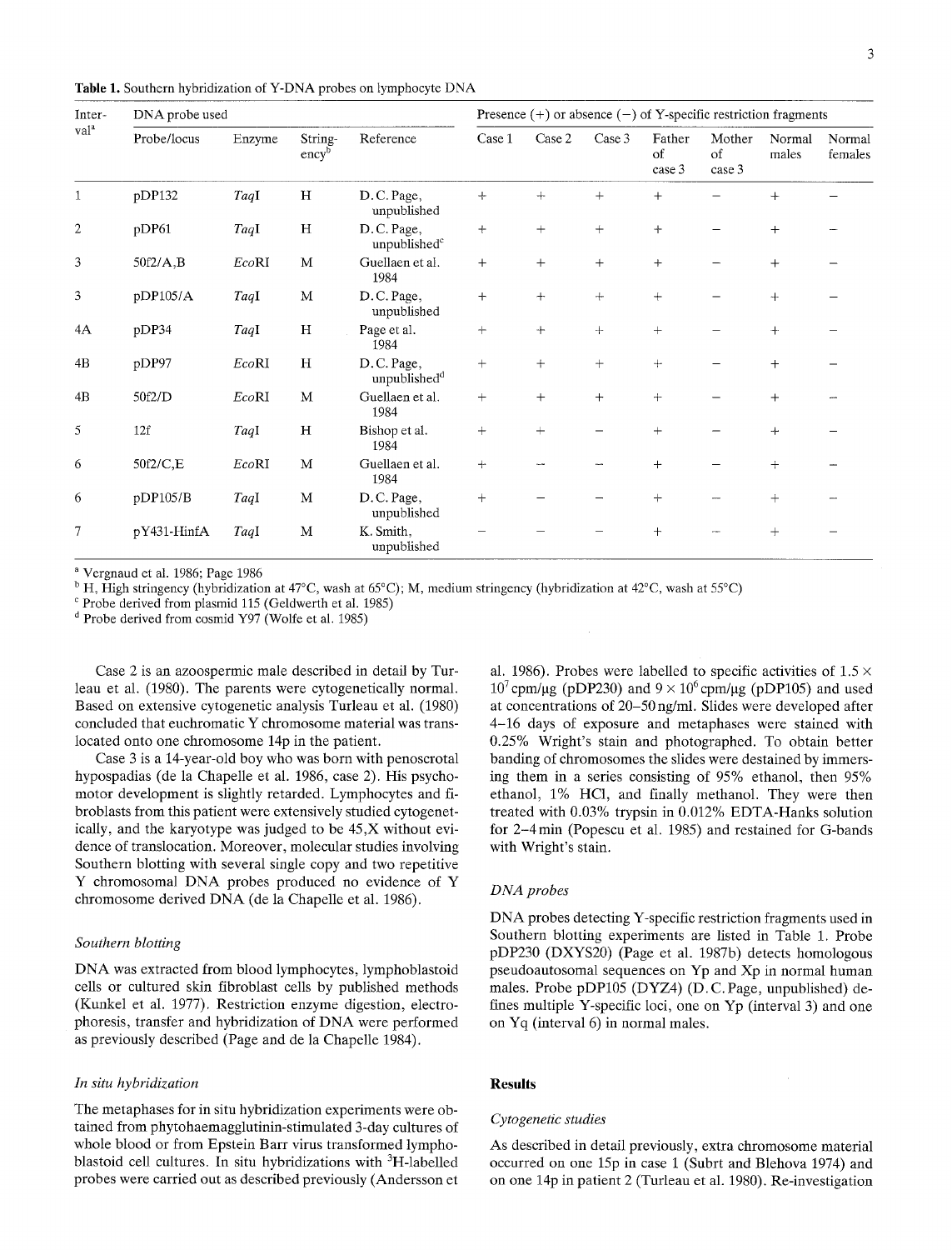of patient 3 yielded results as follows: All mitoses from recent phytohaemagglutinin-stimulated blood cultures and a recently established lymphoblastoid cell culture had an elongated short arm on one chromosome 14. The same chromosome was also seen when the slides from blood cultures done in 1975 and 1979 were re-investigated. It did not occur in mitoses from the father, mother or brother. In a fresh fibroblast culture the 14p+ chromosome was observed in 4 mitoses out of 29 (14%); while in the remaining 25 mitoses there were 2 chromosomes 14 without any p+ phenomenon. Fibroblast mitoses prepared in October 1982 were re-studied. These came from the same culture that was used to produce DNA for the Southern blotting experiments reported previously (de la Chapelle et al. 1986). Re-analysis of 38 mitoses indicated that 14p+ was present in 11 (29%) and absent in 27 mitoses. Examples of lymphocyte derived chromosomes belonging to the affected pair in the three patients are shown in Fig. 1.

#### *Southern hybridization*

Southern blotting experiments using lymphocyte or lymphoblast DNA from the 45,X males were done with a panel of probes detecting different intervals on the normal Y chromosome (Vergnaud et al. 1986; Page 1986). The results are shown in Table 1. All three individuals had single-copy Y-DNA from the euchromatic part of the chromosome but lacked the repetitive DNA, *DYZ2,* that characterizes the heterochromatic portion (interval 7). The amount of Y chromosomal material present was different in the three males. Individual 1 had the largest portion (intervals 1-6), patient 2 had intervals 1–5, and patient 3 intervals 1–4B. These findings are in good agreement with the cytogenetic observations



**Fig,** 1A-C. G-banded translocation chromosomes from the lymphocytes of the three 45,X males. A Case 1, B case 2, C case 3

(Fig. 1) that individual I appeared to have the largest, and patient 3 the smallest, addition of chromosomal material on the short arm of the affected autosome.

In patient 3 our previous study had failed to detect any Y-DNA (de la Chapelle et al. 1986). In the previous experiments only DNA from fibroblasts had been used, while the findings obtained recently and shown in Table 1 were on lymphoblastoid cell DNA. We therefore repeated the experiments using fibroblast DNA from harvests made in 1982 and from a new fibroblast culture started in 1986. In all these samples the probes from intervals 1-4B did hybridize with the patient's DNA but the hybridization signal was extremely weak, no more than one-tenth that found in lymphoblast DNA. This explains why the signal was not detected in our previous study.

### *In situ hybridization*

The results obtained with the Y-specific probe pDP105 and the pseudoautosomal probe pDP230 in lymphocyte or lymphoblastoid metaphases are shown in Table 2 and Fig. 2. The short arms of the translocation chromosomes were heavily labelled with both probes in all three individuals. The pseudoautosomal probe pDP230 also showed a peak on Xp in all experiments. These findings suggest that the extra material in the acrocentric translocation chromosome is derived from the Y chromosome in all three 45,X males.

# **Discussion**

#### *Aetiology of maleness in 45,X males*

In addition to the three individuals we describe, Y;autosome translocation has been demonstrated by DNA studies in four other cases (Maserati et al. 1986; Disteche et al. 1986; Gal et al. 1987; Magenis et al. 1987). In a few additional patients reviewed by Gal et al. (1987) and Fraccaro et al. (1987) Y;autosome translocation may be present even if unsuspected on cytogenetic grounds. Thus Y; autosome translocation is the most common cause of 45,X maleness. In comparison, similar studies in numerous XX males have not disclosed any case of Y;autosome translocation. Instead, X-Y interchange is the predominant cause of XX maleness (Guellaen et al. 1984; de la Chapelle et al. 1984; Page et al. 1985; 1987a; Affara et al. 1986; Vergnaud et al. 1986; Andersson et al. 1986; Petit et al. 1987; Magenis et al. 1987). However, in both conditions maleness is obviously caused by the presence of *TDF,* which resides in interval 1 on the tip of the short arm of the Y chromo-

# Table 2. Grain counts on the metaphases from the three 45,X males after in situ hybridization with probes pDP105 and pDP230

| Individual | Probe  | No. of<br>mitoses | No. of mitoses with grains on<br>chromosomes |           | No. of grains on chromosomes |           |       |  |
|------------|--------|-------------------|----------------------------------------------|-----------|------------------------------|-----------|-------|--|
|            |        |                   | $14p+(%)$                                    | $15p+(%)$ | $14p+(%)$                    | $15p+(%)$ | Total |  |
|            | pDP105 | 34                |                                              | 32(94)    |                              | 49 (24)   | 204   |  |
|            | pDP230 | 55                |                                              | 30(55)    |                              | 34(12)    | 288   |  |
| 2          | pDP105 | 40                | 36(90)                                       |           | 44 (18)                      |           | 243   |  |
|            | pDP230 | 58                | 46 (79)                                      |           | 61(13)                       |           | 469   |  |
| 3          | pDP105 | 31                | 28(90)                                       |           | 40(16)                       |           | 251   |  |
|            | pDP230 | 49                | 39(80)                                       |           | 48 (12)                      |           | 395   |  |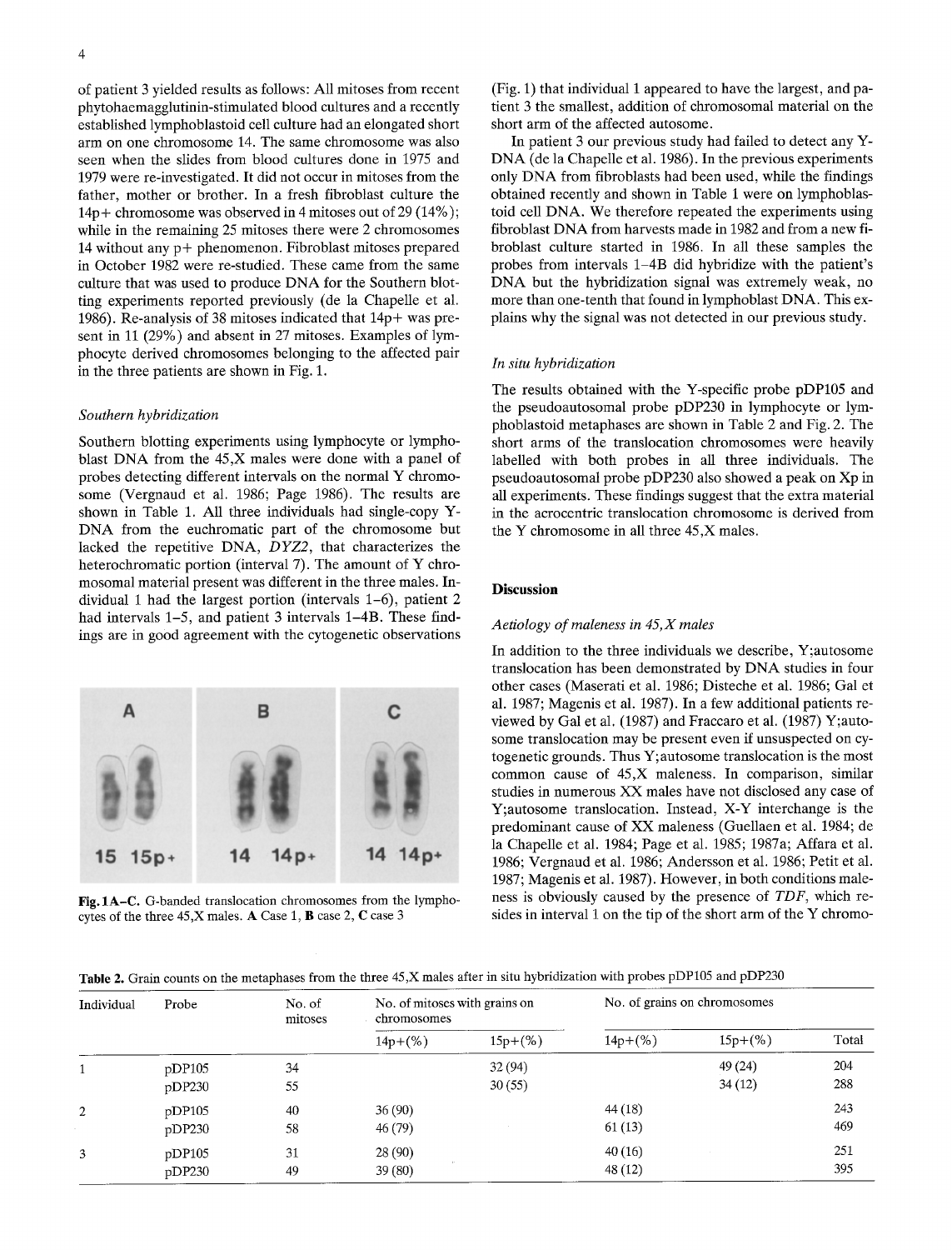



Fig. 2A-C. Histograms showing the localization of grains after in situ hybridization with probes pDP105 and pDP230. A Case 1, B case 2, C case 3

some, a region that is invariably present in the genomes of those XX or X males who have Y-DNA (Vergnaud et al. 1986; Petit et al. 1987; Page et al. 1987a; this report).

That X-Y interchange is not likely to account for  $45, X$ maleness is suggested by the fact that the single X was maternal in all four patients where the parental origin has been determined (present patient 3; de la Chapelle et al. 1986, case 1; Maserati et al. 1986; Gal et al. 1987).

Another aetiological factor in 45,X males is mosaicism involving an intact or structurally abnormal Y chromosome. Molecular and cytogenetic studies of one such patient (de la Chapelle et al. 1986, case 1) disclosed the extremely circumscribed nature of the clone containing the Y chromosome. Indeed, 45, X/46, XY mosaicism with quite variable phenotype is not infrequent (Bühler 1980; Davis 1981; Magenis and Donlon 1982). In the strict sense patients in whom even very few cells with a Y chromosome are detected can no longer be considered to be 45,X males. However, the proven existence of patients with such low-grade mosaicism in which the Y chromosome is barely detectable, as in a case of ours (de la Chapelle et al. 1986, case 1) makes it likely that other patients who are mosaics will remain undetected.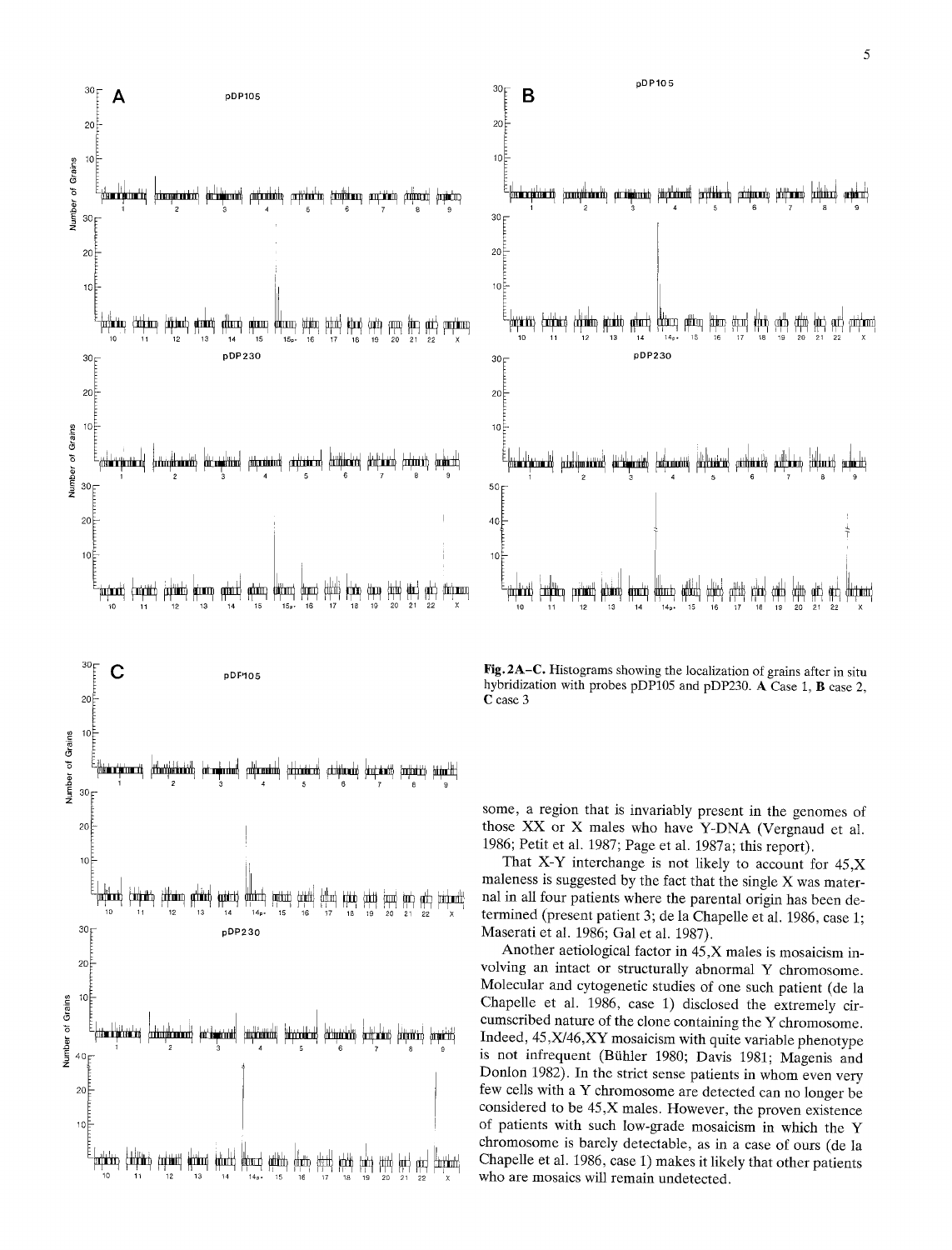# *Breakpoints in the translocation chromosomes; loss of one derivative chromosome*

The small size and lack of distinct bands of the Y chromosome make it difficult to characterize accurately by cytogenetic methods. Thanks to the molecular map of the Y (Vergnaud et al. 1986; Page 1986) it was possible to ascertain the breakpoints in our patients with the resolution afforded by the probes we used. Our results show that in all three individuals the translocation comprises a contiguous portion of the Y chromosome ranging from the tip of the short arm (characterized by the pseudoautosomal DNA probe pDP230) to the long arm. The centromere is contained in interval 4B represented by probe pDP97 and fragment D recognized by probe 50f2. Since these were present in all three males we conclude that the breakpoint must have been in Yq. However, the breakpoint occurred at a different site in each patient (Table 1).

We have not studied the breakpoints in the autosomes involved by DNA methods. However, we hypothesize that the derivative  $(14p+$  and  $15p+$ ) chromosomes in our cases have the centromere of the autosome and thus have two centromeres. This would explain why the other derivative chromosome presumably formed at the translocation is eliminated; it lacks a centromere. We conclude that the likely basis for the loss of one chromosome in 45,X males is the fact that the translocation leads to the formation of one dicentric chromosome, which is retained, and one acentric chromosome, which is lost.

#### *Phenotypic correlations; mapping of the fertility factor*

The most severely affected of our patients (case 3 with penoscrotal hypospadias and psychomotor retardation) has the smallest portion of the Y chromosome (intervals 1-4B), while patient 2 who is azoospermic but otherwise normal has intervals 1-5. Case 1 has intervals 1-6 and is clinically normal and fertile; moreover, a study of his pedigree (Subrt and Blehova, 1974) shows that his normal son and father also were 45,X,15p+. In contrast, his grandson, who has the same karyotype, has multiple congenital abnormalities, the aetiology of which may be unrelated to the Y;15 translocation.

These findings argue that the Y chromosomal gene related to fertility *(AZF* for azoospermia factor; Tiepolo and Zuffardi 1976) is located in interval 6 on Yq. We base this suggestion on the fact that case 1 has intervals  $1-6$  and is fertile while case 2 has intervals 1-5 and is azoospermic. A similar portion of the Y as in our patient 2 occurred in the azoospermic patients described by Disteche et al. (1986) and by Gal et al. (1987) lending further support to this hypothesis. In addition, among  $XYq$  males (Vergnaud et al. 1986) case 26 who had intervals 1-6 of the Y chromosome was fertile while patients who had intervals l-4B (cases 22-24) and 1-5 (case 25) were sterile.

The family of case 1 in which 45,X males are fertile is of great interest. In this family an alternative mode of sex determination might be said to operate, in which the autosomes 15 have become sex chromosomes. This kind of sex determination operates in some species of monkeys where females are XX, while males are X with a probable Y;autosome translocation (Ma et al. 1980). Meiotic studies in the family of case 1 might give important clues as to the meiotic behavior of the chromosomes involved.

Loss of the short arm of one or several acrocentric chromosomes can occur without any phenotypic consequences (e.g. Nielsen and Rasmussen 1976; Gahmberg et al. 1980). To date no genes apart from those encoding ribosomal RNA have been assigned to these chromosome arms (Cox and Gedde-Dahl 1985) which display heterochromatic characteristics and are markedly polymorphic (ISCN 1985). Involvement of an acrocentric chromosome has now been found in five of the seven 45,X males studied by molecular methods. However, in two cases, a non-acrocentric chromosome was involved (Maserati et al. 1986; Magenis et al. 1987). The resulting loss of euchromatic chromosome material in these instances led to phenotypic abnormalities that could be predicted from what is known about such deletions  $(18p - and 5p)$  when they occur without a translocation. Findings in three further patients in whom a Y;5p translocation chromosome is present but who have not been studied by molecular methods (Vignetti et al. 1977; Tolksdorf et al. 1980; Seidel et al. 1981) corroborate this conclusion.

There seems to be preferential involvement of certain portions of certain autosomes in the translocations of 45,X males. We propose that it is not by coincidence that in so many  $45.X$ males in whom a Y; autosome translocation has been found or suspected, the autosomal point of translocation is in the short arm of an acrocentric chromosome. Non-random association of acrocentric chromosomes with the sex pair occurs in male meiosis (Stahl et al. 1984) and could be a causative factor.

*Acknowledgements.* We thank Drs. J. Weissenbach and K. Smith for DNA probes. This study was supported by grants from the Sigrid Jusdlius Foundation, the Academy of Finland, and the National Institutes of Health. Part of the work was done at the Folkhälsan Institute of Genetics, Helsinki.

#### **References**

- Affara NA, Ferguson-Smith MA, Tolmie J, Kwok K, Mitchell M, Jamieson D, Cooke A, Florentin L (1986) Variable transfer of Yspecific sequences in XX males. Nucleic Acids Res 14 : 5375-5387
- Andersson M, Page DC, Chapelle A de la (1986) Chromosome Yspecific DNA is transferred to the short arm of X chromosome in human XX males. Science 233 : 786-788
- Bishop C, Guellaen G, Geldwerth D, Fellous M, Weissenbach J (1984) Extensive sequence homologies between Y and other human chromosomes. J Mol Biol 173 : 403-417
- Bühler EM (1980) A synopsis of the human Y chromosome. Hum Genet 55 : 145-175
- Chapelle A de la, Tippett PA, Wetterstrand G, Page D (1984) Genetic evidence of X-Y interchange in a human XX male. Nature 307 : 170-171
- Chapelle A de la, Page DC, Brown L, Kaski U, Parvinen T, Tippett PA (1986) The origin of 45,X males. Am J Hum Genet 38:330-340
- Cox DR, Gedde-Dahl T (1985) Report of the committee on the genetic constitution of chromosomes 13, 14, 15 and 16. Cytogenet Cell Genet 40 : 206-241
- Davis RM (1981) Localisation of male determining factors in man: a thorough review of structural anomalies of the Y chromosome. J Med Genet 18:161-195
- Disteche CM, Brown L, Saal H, Friedman C, Thuline HC, Hoar DI, Pagon RA, Page DC (1986) Molecular detection of a translocation (Y;15) in a 45,X male. Hum Genet 74 : 372-377
- Fraccaro M, Lindsten J, Lo Curto F (1987) The origin and phenotype of XO males. Hum Genet 75 : 392
- Gahmberg N, Pajunen L, Chapelle A de la (1980) NOR activity in two families with balanced D;D translocations and numerous consecutive miscarriages. Hereditas 92:217-221
- Gal A, Weber B, Neri G, Serra A, Muller U, Schempp W, Page DC (1987) A 45,X male with Y-specific DNA translocated onto chromosome 15. Am J Hum Genet 40 : 477-488